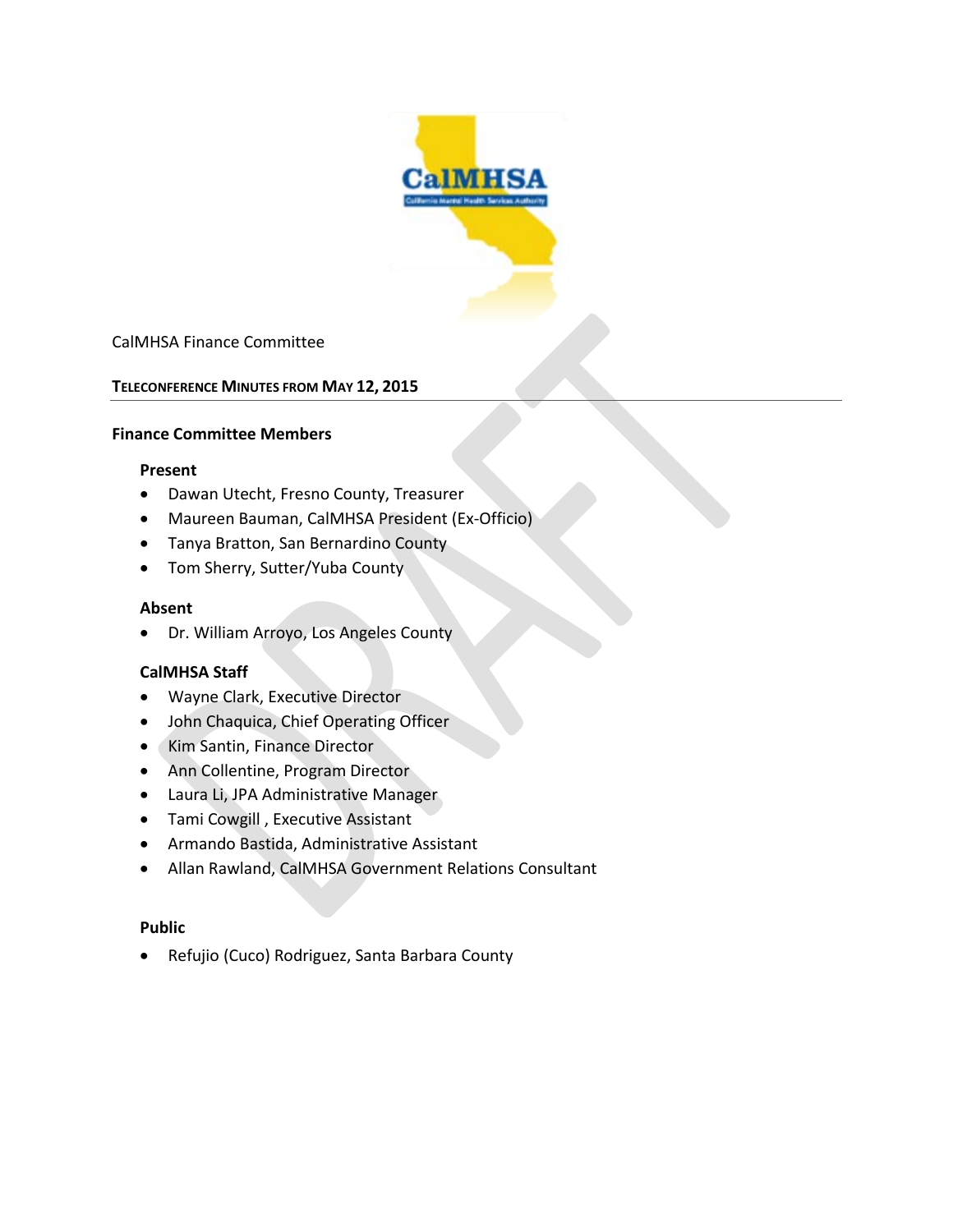# 1. **Call to Order**

The CalMHSA Finance Committee teleconference was called to order at 3:05 p.m. on March 23, 2015 by Dawan Utecht, Fresno County, Treasurer. All participants were asked to introduce themselves, followed by instructions for the teleconference process.

# 2. **Roll Call and Public Comment Instructions**

Laura Li, JPA Administrative Manager, called roll and a quorum was established as well as reviewed the public comment instructions and noted items not on the agenda would be reserved for public comment at the end of the agenda.

# 3. **Consent Calendar**

Dawan Utecht, Fresno County, Treasurer, asked for any changes to the following items:

## Routine Matters

- December 1, 2014 Finance Committee Minutes
- March 23, 2015 Finance Committee Minutes

# Reports / Correspondence

- Treasurer's Report as of December 31, 2014 and March 31, 2015
- CalMHSA Revenue and Expenditure Report for Fiscal Year Ended June 30, 2014 Report to California Department of Health Care Services (CDHCS)

## CalMHSA Financial Statements

• Statements for the Quarters Ended September 30, and December 31, 2014

## CalMHSA Investment Update

- Performance and Income Morgan Stanley
- CalMHSA Account Review

# **Action: Approval of the consent calendar.**

### **Motion: Tom Sherry, Sutter/Yuba County Seconded: Tanya Bratton, San Bernardino County**

Public comment was heard from the following individual(s): *None*

## 4. **CalMHSA Financial Statements for the Quarter Ending March 31, 2015**

Kim Santin, Finance Director gave an overview of the Financial Statements ending March 31, 2015. A total of 6.5m will be carried over from June 30, 2015 for future years. The committee would like to know if members will still be paying for Phase I, due to Phase I almost being over. Allan Rawland gave a brief update to clarify the status of Counties who have submitted a Letter of Acknowledgement but have yet to submit payment.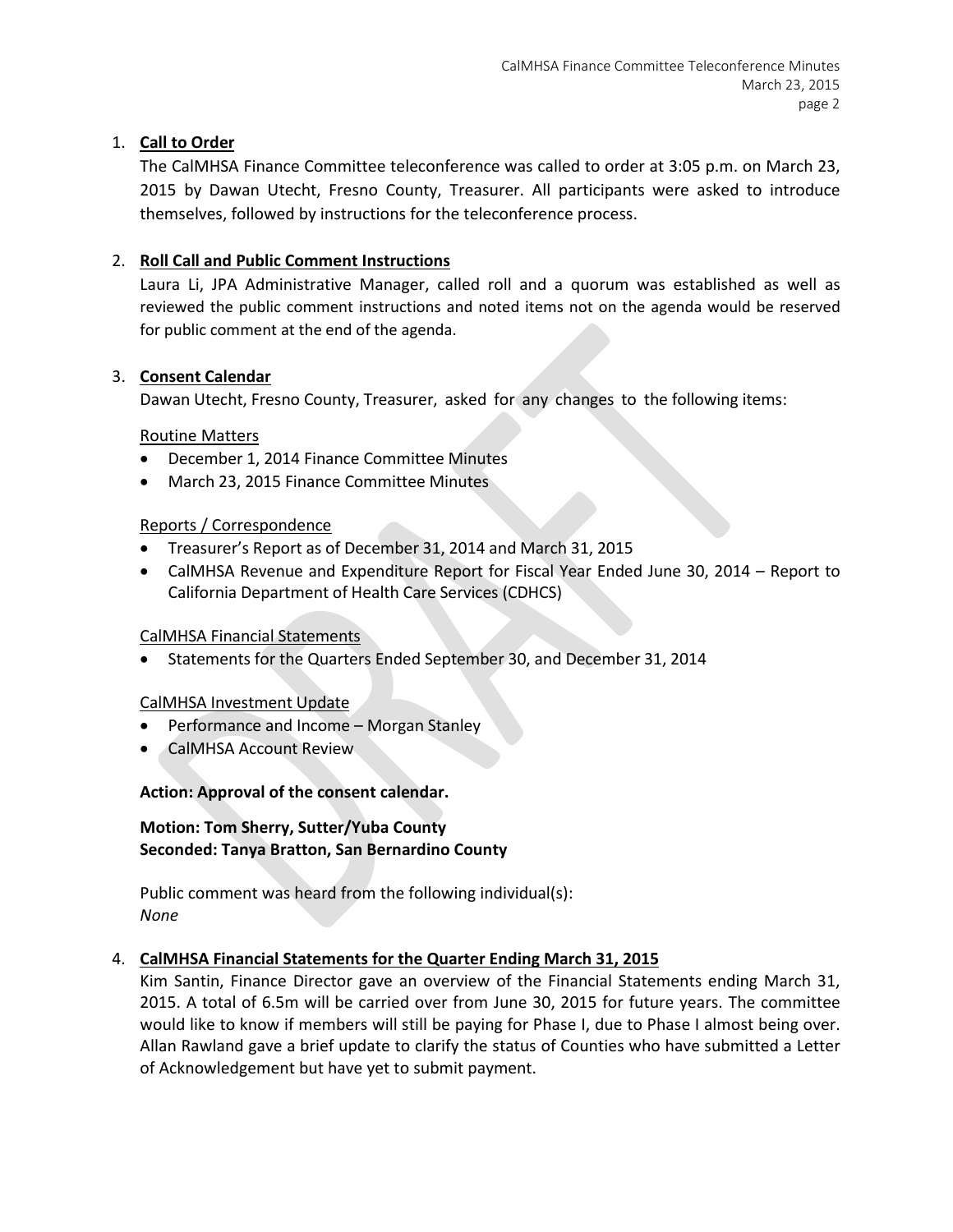# **Action: Approval of the CalMHSA Financial Statements for the Quarter ending March 31, 2015 for presentation at the next scheduled Board of Directors Meeting.**

## **Motion: Tom Sherry, Sutter/Yuba County Seconded: Tanya Bratton, San Bernardino County**

Public comment was heard from the following individual(s): *None*

## 5. **Proposed Member Dues – Core Structure and Operations**

Wayne Clark, Executive Director gave an overview of the efforts being made in fund development, to include back up plans for sustaining CalMHSA Programs at a minimum, which included a breakdown of FTE . Committee members asked if this item required action, if so, they would not be comfortable recommending the item unless the positions identified included salary amounts. John Chaquica, Chief Operating Officer, indicated the item was informational, however appreciated the feedback as that would allow staff to make the necessary edits to the report.

### **Action: None, Information only.**

Public comment was heard from the following individual(s): *None*

## 6. **CalMHSA Annual Revenue and Expenditure Report – June 30, 2016**

Kim Santin, Finance Director, referred to page 53 of the packet, and did a thorough review of the proposed budget. Members asked questions and proposed staff add some clarification on what the columns mean.

## **Action: None, Information only.**

Public comment was heard from the following individual(s): *None*

## 7. **CalMHSA Financial Audit Engagement Letter**

Kim Santin, Finance Director, received a proposal/agreement from James Marta and Company to extend the length of the contract to June 30, 2015 in an effort to complete the audit. A recommendation was to extend the agreement for one year, however confirming an RFP would be required for the following year.

**Action: Approval of Audit Engagement Letter with James Marta & Company for the year ended June 30, 2015.**

**Motion: Tom Sherry, Sutter/Yuba County Seconded: Tanya Bratton, San Bernardino County**